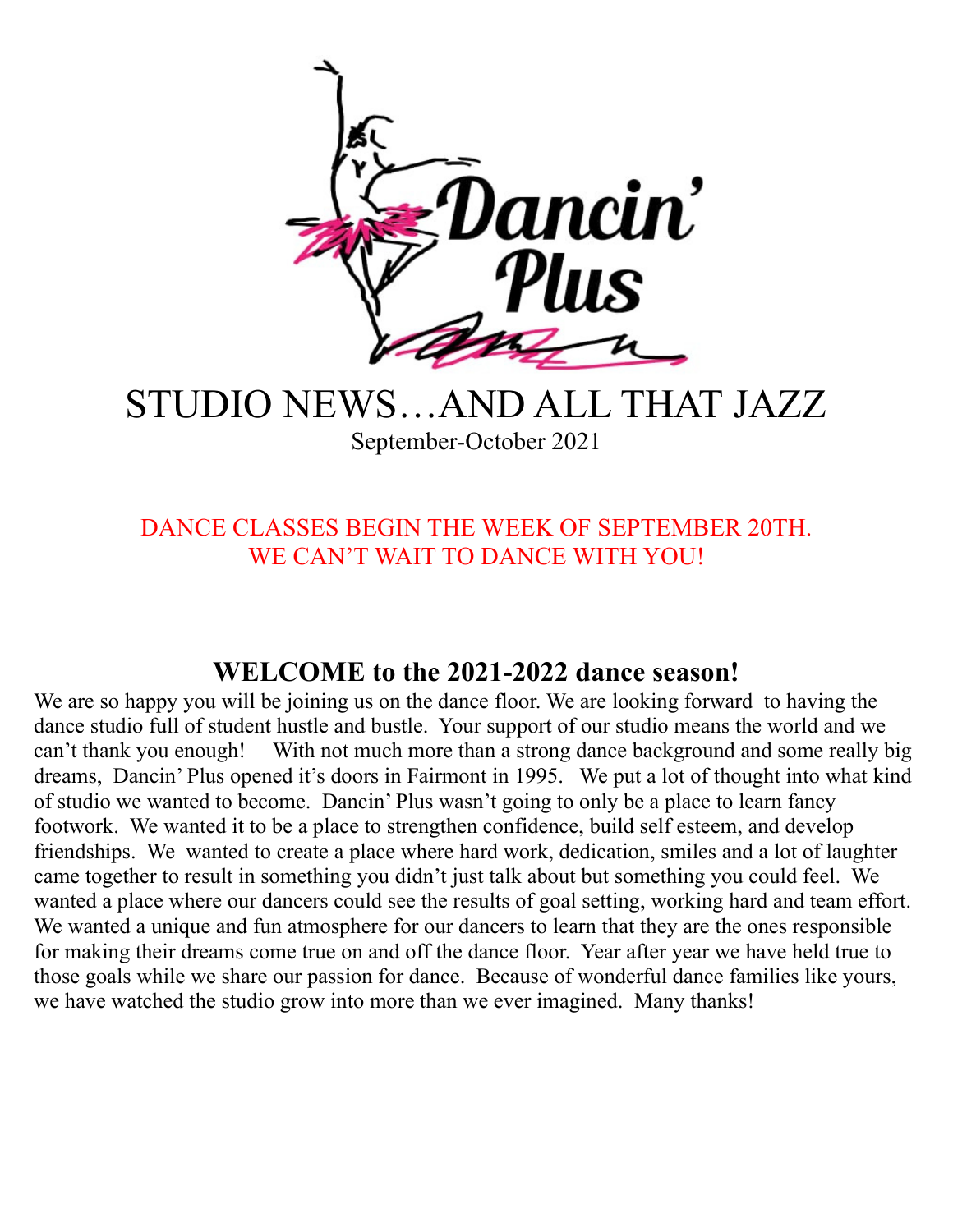# FIRST TUITION PAYMENT DUE DATE ADJUSTED: SEPTEMBER PAYMENTS ARE DUE THE FIRST WEEK OF CLASSES.

For your convenience, all payment totals and due dates are listed in your copy of the studio handbook. There are still three easy ways to make your payment.

1. When they come for class, dancers can deposit payments(cash or check) in our locked payment drop box on the wall near our front desk. Please be sure to place cash in an envelope marked with dancer's first and last name.

- 2. Mail it to our mailing address: Dancin' Plus  $403 \text{ E } 1^{\text{st}}$  Street Fairmont MN 56031
- 3. Pay online at www.dancin-plus.com with debit/credit card or Paypal.

Please note….We DO NOT have an outdoor drop box to drop payments in after hours. People often ask if we do. When we did, our mail always disappeared.  $\odot$  Think of our online payment system as the after hours drop box. :)

#### COVID PROTOCOL

Unless there is a new mask mandate, masks are optional but recommended. We expect our dance families to follow the protocols we have all become familiar with. If you are not feeling well or are running a fever, please stay home. Wash hands. Sanitizer is always available at the studio. Our lobby will be open this year but we ask that families pop in for drop off and pop in for pick up of dancers. Please avoid lingering and visiting so that we can keep traffic moving through the lobby. We will post any updates/changes in COVID protocol on our page designated for that at www.dancin-plus.com

At this time, all dance classes will be in studio only. In the even of a mandated closure, we will continue classes online for that time. We will update you if that time comes.

### OUR TEACHING TEAM

I take special care and consideration in choosing our class instructors and assistants. They care about your child and their progress. They love what they do and that shows and inspires.

Please join us in welcoming back: Instructors: Miss Laura and Miss Aurora Assistant Instructor: Miss Hannah

> Visit the Instructor Spotlight page at www.dancin-plus.com to learn more about our wonderful teaching team.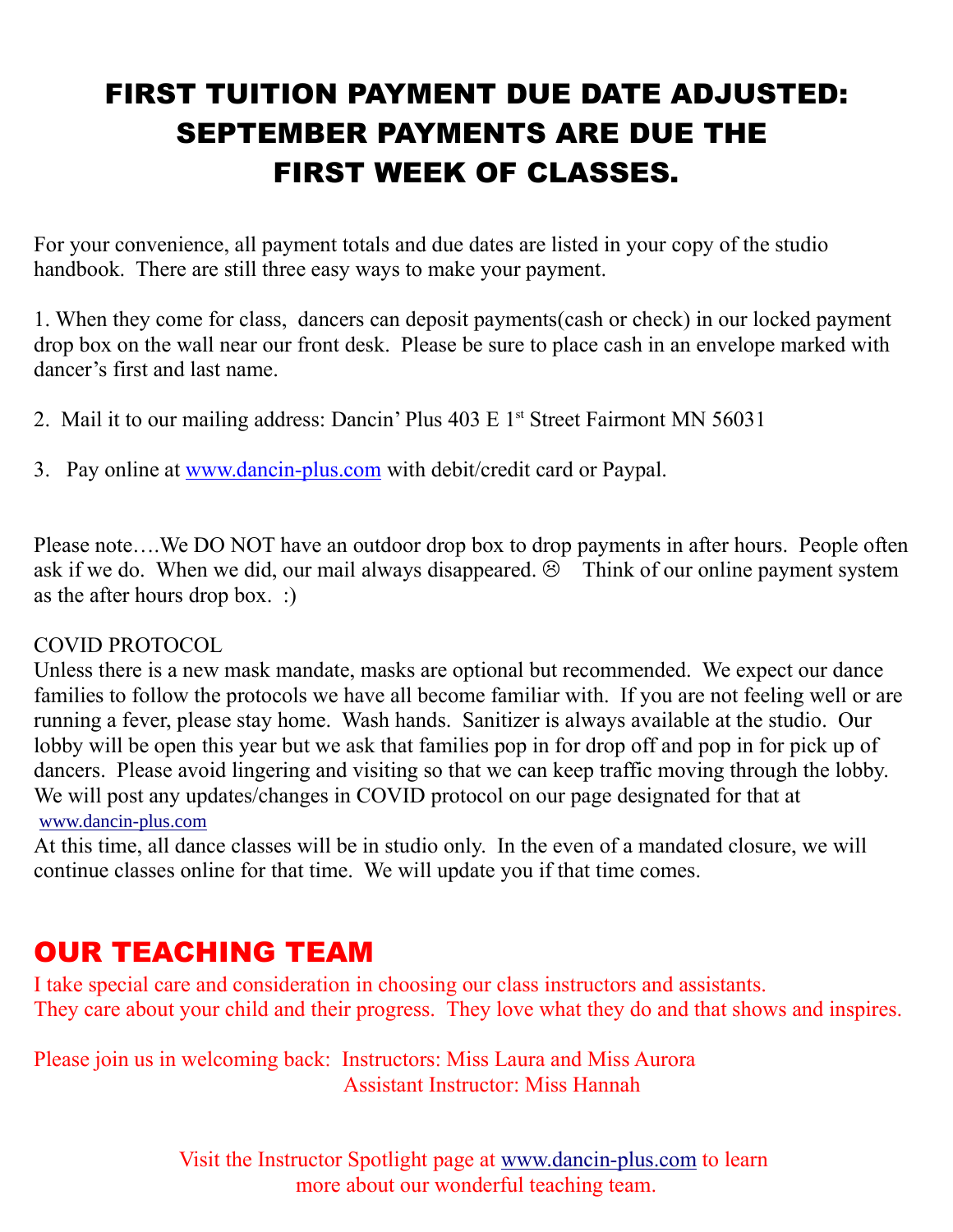### DID YOU HEAR?! WE HAVE NEW LOGO MERCH!

Did you miss out on the new logowear order offered at Back To Dance Dayz? It's not too late! We will be placing another order in October.

Watch for more information being sent home and for try on sizing kits for each item in the studio lobby coming soon.

#### HALLOWEEN WEEK

We love a celebration! Feel free to dress up for class the week of Halloween, October 25-28. We just ask that your costume allows for movement and does not drag on the floor. Dance safe!

# STAYING UP TO DATE

We want our dancers and their families to feel welcome, comfortable and well informed. One of the ways we do that is by keeping you informed through our newsletters. Each time a new edition of our studio newsletter is available, a link to it will be emailed to you. It will cut down on your paper piles at home and will help us run things efficiently on the office duties end of our busy business. Our newsletter, STUDIO NEWS AND ALL THAT JAZZ, will help you stay up to date on what is going on at Dancin' Plus. There are four regular issues posted each season: September/October, November/December, January/February, March, one dance production(April) issue just before show time and a season wrap up issue in June.

If you have not already, please take a moment to meet our two office assistants. "Miss Studio Handbook" and "Mr. Studio Website." They are a wealth of information that helps our dance studio run smoothly. They very rarely do not know the answers to your questions. They both know that lives are busy and you appreciate having information fast and at your finger tips. The studio handbook was mailed to you in the packet you received after you registered. Visit us at www.dancin-plus.com

Did you know we have a studio FACEBOOK page? We do. Like us and stay up to date. Be sure to check out all the great photo galleries! Be sure to join our Facebook group dedicated to just our families...Dancin' Plus Step By Step. See you there!

### READY…SET…DANCE!

The first few weeks of dance are busy ones for our dancers. Many are taking their first classes and can be a bit overwhelmed by it. For returning students, classes can be a challenge as we pass into the next level of learning. No matter the age of the dancer or the amount of experience, I remind them that I do not expect them to remember EVERYTHING that is taught each week. Just remind them to always do their best, be patient and have fun. Dancers learn through repetition. The results will begin to show in time. Because everyone likes immediate results I also like to spend some time in each of the first few classes working on what I call attainable dance skills. These are combinations that anyone can do without much practice but we ask each dancer to put their own "flare" into it.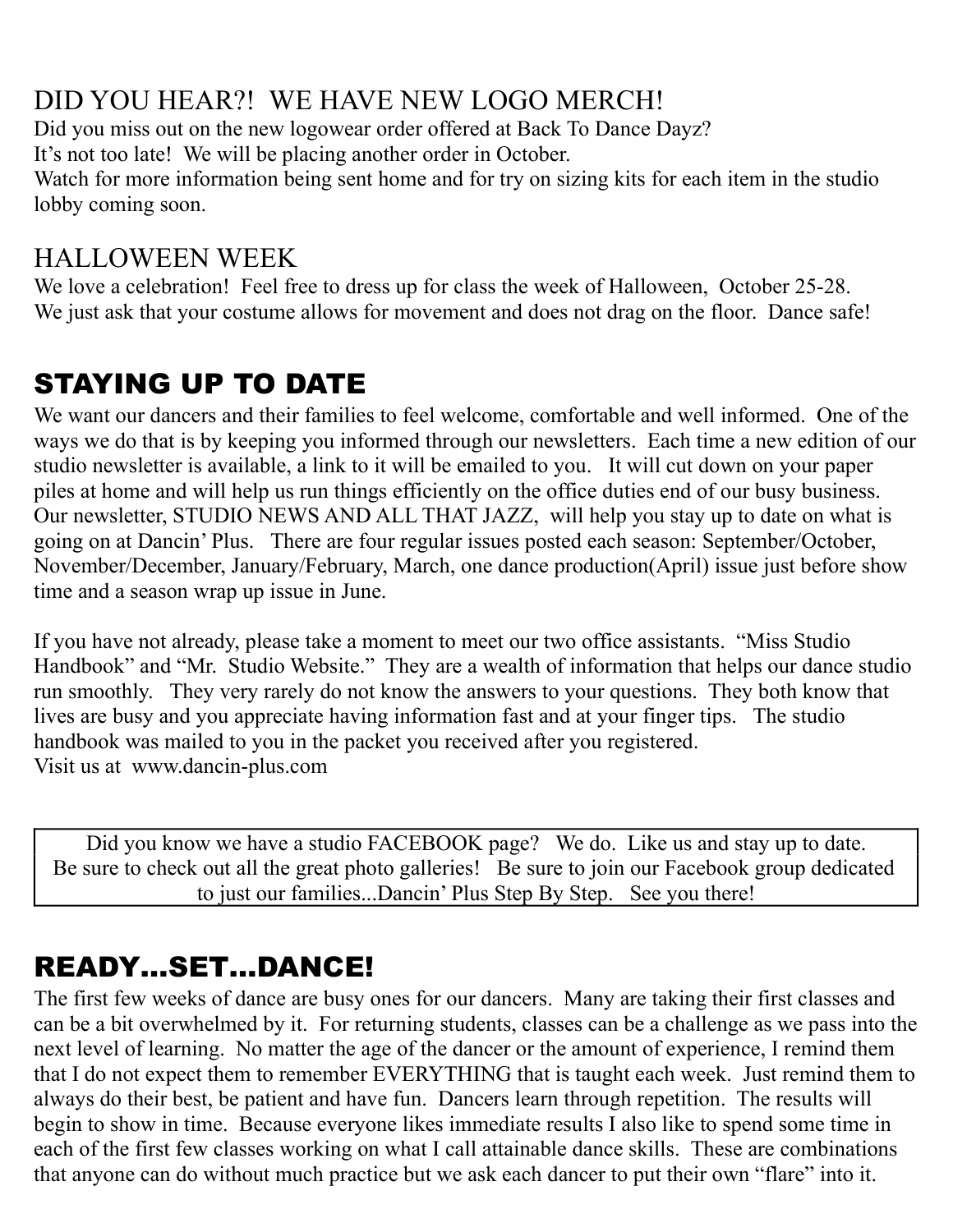Attainable dance builds confidence and allows each dancers to find their own style. This teaching style gets students comfortable and ready to get to work on the material that demands a bit more effort.

Especially for our ages eight and up dancers: Another really good point to remember is that dancers are in class for themselves. Don't compare yourself to others in class. Everyone works on their weaknesses and shines with their strengths and those things are different for each dancer. Just because someone in class has a little more dance experience doesn't mean you're a terrible dancer. It just means you have work to do to reach a higher level of training. That's the time to be determined and work hard. Wonderful things happen when you stop focusing on others and start focusing on yourself. You can do it!

### JUST BE SUPPORTIVE

The first few weeks can be especially tough for our youngest dancers. For many, it can be difficult to separate from mom or dad. They may cling to you or be a little apprehensive about joining in class activities. There may be tears during your goodbye/see you in a bit hugs. It is all very natural behavior. Crying children usually do best if you make a quick exit. Lingering makes it even harder for them to separate and join class. We are used to working with young children and I can tell you that by the time you have reached the car (feeling badly for leaving your crying child) the tears are already dry and we are giggling and learning. After a class or two they understand the "routine" of coming to class, they know what to expect and the tears and apprehension disappear. They even feel proud of themselves for working through some tricky feelings.

A REMINDER....As classes change over, traffic congestion can get a little thick. We also share the area with other businesses and that creates even more traffic. I ask that you please do not double park and make a dash into the studio to pick up dancers and please no dropping off or picking up students at the stop sign intersection outside our building. For safety sake we ask that you please park your car legally for pick ups and drop offs. ~Thank you

### HELPING YOU SAVE \$\$\$\$\$\$

We know that dance classes are not the only thing you have to pay for and we know that families appreciate that we work hard to keep dance studio costs down. It is one of our biggest challenges. Obviously we have expenses we can not overlook like rent/utilities, insurance, music copyright fees, cleaning and office supplies and more. Then there are the hundreds and hundreds of work hours spent organizing and planning classes and taking care of the recital details and then we throw in the hours spent on office and cleaning duties. It is endless. A dance studio owner keeps costs down by being everyone within the dance studio business. We are the director, the teacher, class planner, dance production organizer, the choreographer, the office manager, the accountant and the janitor. You name it, we do it! If we hire staff to fill those jobs that means an increase in your rates in order to pay those positions.

One of our goals is to always give our dance families the best possible dance season. So that we can bring our families the best dance season possible, dance studio owners are usually putting in much more than an eight hour work day. In fact, fourteen to sixteen hour work days during weekdays/weekends, days/nights are the average in this business. To make the long hours